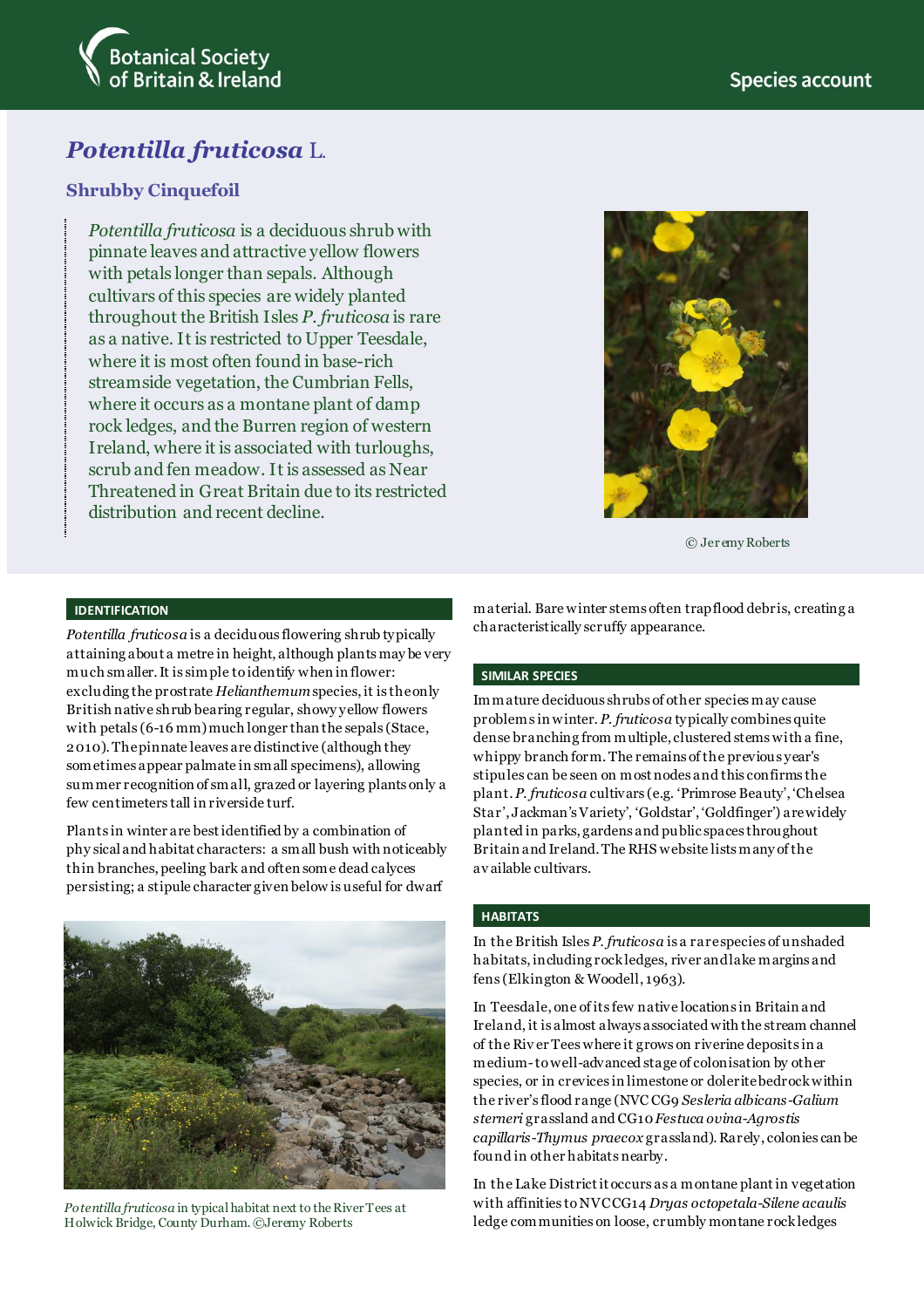### *Potentilla fruticosa* L.

and associated screes (Porter & Roberts, 1999) and in Ireland it is found in open scrub and *Molinia* fens associated with turloughs (e.g. NVC M24 *Molinia caerulea*-*Cirsium dissectum* fen-meadow; W22 *Prunus spinosa*-*Rubus fruticosus* scrub).

#### **BIOGEOGRAPHY**

Globally *P. fruticosa* is the most widespread of a group of shrubby cinquefoils centred on Asia. It has a circumpolar Boreal-montane world distribution, but as in Britain and Ireland, it has a curiously disjunct distribution, with populations in the Pyrenees, maritime alps, Rhodope mountains, the Baltic (Öland, Gotland, Estonia, Latvia), Urals, Caucasus, central Asia, Himalaya, Japan, Greenland and North America, extending from arctic Alaska south to Mexico and eastwards to Newfoundland.

In Britain and Ireland, as mentioned above, cultivars of this species have been widely planted, but it is restricted, as a native, to Upper Teesdale, the Cumbrian Fells and the Burren region of western Ireland. It occurs from sea-level in western Ireland to c.420 m below Falcon Clints in Teesdale, and 700 m on Pillar in the Lake District. It also occurred as an accidental introduction at c.850 m on Great Dun Fell, Teesdale, in 1999 where it appears to have now died-out (Linda Robinson, pers. comm.).

#### **ECOLOGY**

*Potentilla fruticosa* grows in a range of places which, although ostensibly different, are usually all constantly moist, well lit, moderately base-rich, and relatively free from competition



Ir eland.

owing to a rocky or stony substrate

Plants are deciduous and flower from May to September, with the leaves falling in late autumn. Vegetative spread takes place by means of creeping stems just below the soil surface, which can detach to form new plants (known as layering). This has been observed in Teesdale (Natural England, 2009), a process which can no doubt prolong the life of bushes and explains the occurrence of small or casual populations downstream of the main ones (Graham, 1993). Layering may also account for the persistence of some potentially very old plants in closed habitats e.g. limestone grassland and heath.

North European populations, including those in Britain, are tetraploid (2n = 28) and dioecious (Elkington, 1969). Crosspollination is therefore obligatory and is mainly carried out by Diptera (Elkington & Woodell, 1963). In dioecious plants the male flowers have numerous well-developed stamens and a receptacle bearing a bunch of hairs, whereas the female flowers have receptacles bearing numerous, one-seeded carpels interspersed with hairs and their stamens, are generally smaller than the male flowers, and do not produce 'good' pollen (Elkington, 1969).

The seed is a small achene with a ring of hairs at its base which presumably aids dispersal by wind and water. British and Irish plants appear to set seed freely (Porter & Roberts, 1 999) although seed production appears variable (averaging 20-7 0 seeds per capsule) and dependent on the severity of the climate (Elkington & Woodell, 1963). The seeds lie dormant ov er the winter months and germinate in the spring.

#### **THREATS**

Populations found along river corridors appear to have exploited a typical but essentially unstable niche, and there is ev idence in Teesdale that changes in flow since construction of the Cow Green dam in 1970 now present a tangible, if not acute, threat. Seedlings were recorded in only two out of nine populations sampled by Natural England (2009), both in dolerite cracks recently replenished with sediment, and such circumstances now seem scarce. Dam construction may have changed sediment supply, reducing opportunities for seedling establishment, and reduced spates may have promoted more scrub succession. For example, remaining plants at Calf Holm are now 'squeezed' between shading scrub and currentscoured cobbles too coarse to act as a seedbed.

Grazing does not appear to be a threat to British and Irish populations unless there is a dire absence of more palatable herbage (Elkington & Woodell 1963). Populations occurring on ledges are sporadically vulnerable to rock-fall.

#### **MANAGEMENT**

Grazing may be beneficial in suppressing potential competitors (Porter & Roberts, 1999) although low palatability to stock has been reported (Elkington & Woodall, 1 963) and the great majority of bushes now occur in places to Distribution of *Potentilla fruticosa* in Great Britain and which stock have little access. Management for riverine